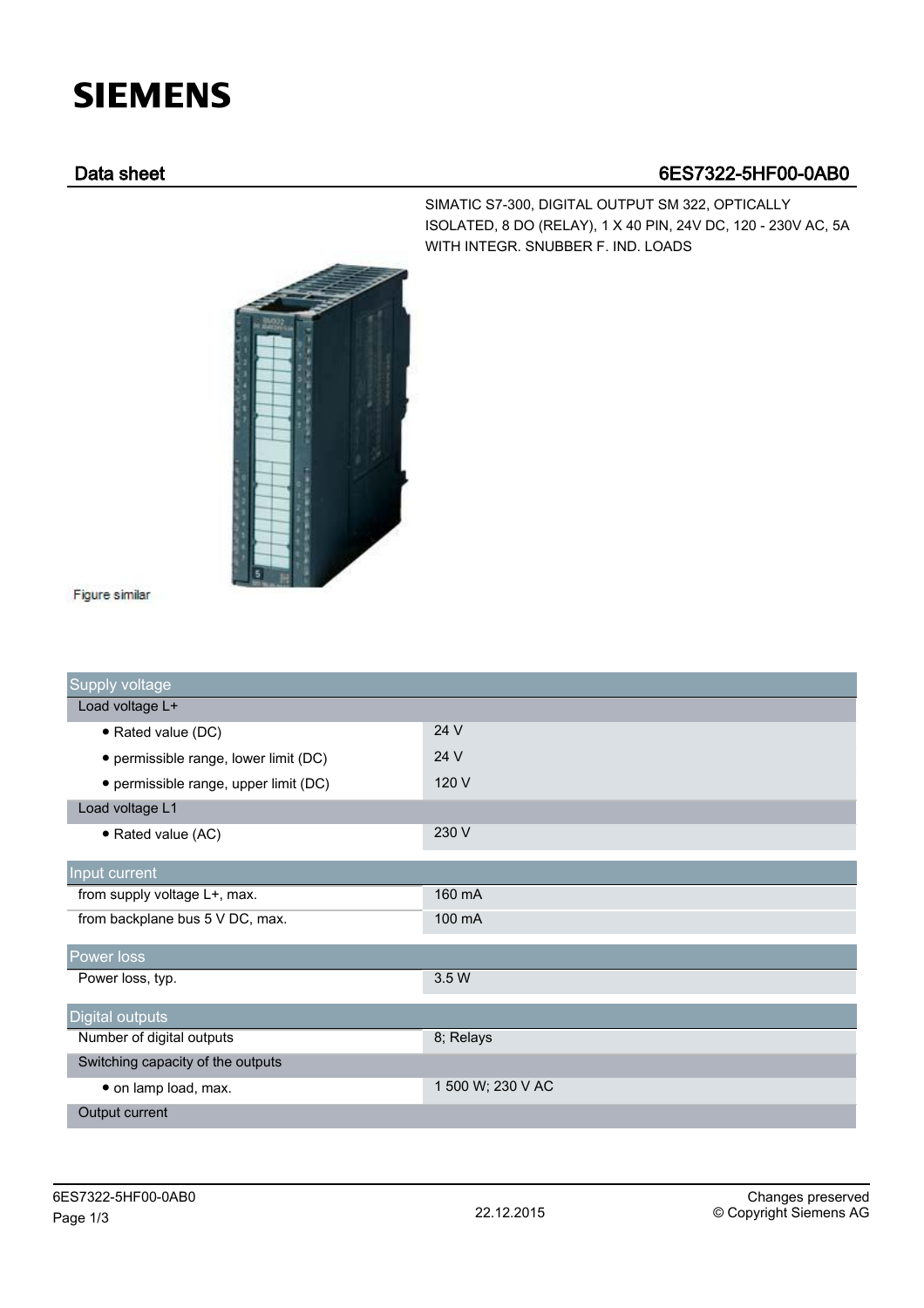|                                                                   | 5A                                                           |
|-------------------------------------------------------------------|--------------------------------------------------------------|
| • for signal "1" minimum load current                             | 10 mA                                                        |
| Switching frequency                                               |                                                              |
| · with resistive load, max.                                       | $2$ Hz                                                       |
| · with inductive load, max.                                       | $0.5$ Hz                                                     |
| · on lamp load, max.                                              | $2$ Hz                                                       |
| · mechanical, max.                                                | 10 Hz                                                        |
| Total current of the outputs (per group)                          |                                                              |
| horizontal installation                                           |                                                              |
| $-$ up to 60 $^{\circ}$ C, max.                                   | 5A                                                           |
| vertical installation                                             |                                                              |
| - up to 40 $^{\circ}$ C, max.                                     | 5A                                                           |
| Relay outputs                                                     |                                                              |
| • Number of operating cycles, max.                                | 100 000; 100000 (24 V DC, at 5 A), 100000 (230 V AC, at 5 A) |
| Switching capacity of contacts                                    |                                                              |
| - with inductive load, max.                                       | 5 A; 5 A (230 V DC); 5 A (24 V AC)                           |
| - with resistive load, max.                                       | 5 A; 5 A (230 V DC); 5 A (24 V AC)                           |
| Cable length                                                      |                                                              |
|                                                                   | 1 000 m                                                      |
| · shielded, max.                                                  |                                                              |
| · unshielded, max.                                                | 600 m                                                        |
|                                                                   |                                                              |
| Interrupts/diagnostics/status information<br>Diagnostic functions | Yes; Parameterizable                                         |
| Alarms                                                            |                                                              |
| · Diagnostic alarm                                                | Yes; Parameterizable                                         |
| Diagnostics indication LED                                        |                                                              |
| • Group error SF (red)                                            | Yes                                                          |
| · Status indicator digital output (green)                         | Yes                                                          |
|                                                                   |                                                              |
| Potential separation                                              |                                                              |
| Potential separation digital outputs                              |                                                              |
| • between the channels                                            | Yes                                                          |
| • between the channels, in groups of                              | $\mathbf 1$                                                  |
| • between the channels and backplane bus                          | Yes; Optocoupler                                             |
| Isolation                                                         |                                                              |
| Isolation tested with                                             | 1500 V AC                                                    |
| Connection method                                                 |                                                              |
| required front connector                                          | 40-pin                                                       |
|                                                                   |                                                              |
| <b>Dimensions</b><br>Width                                        | 40 mm                                                        |
| Height                                                            | 125 mm                                                       |